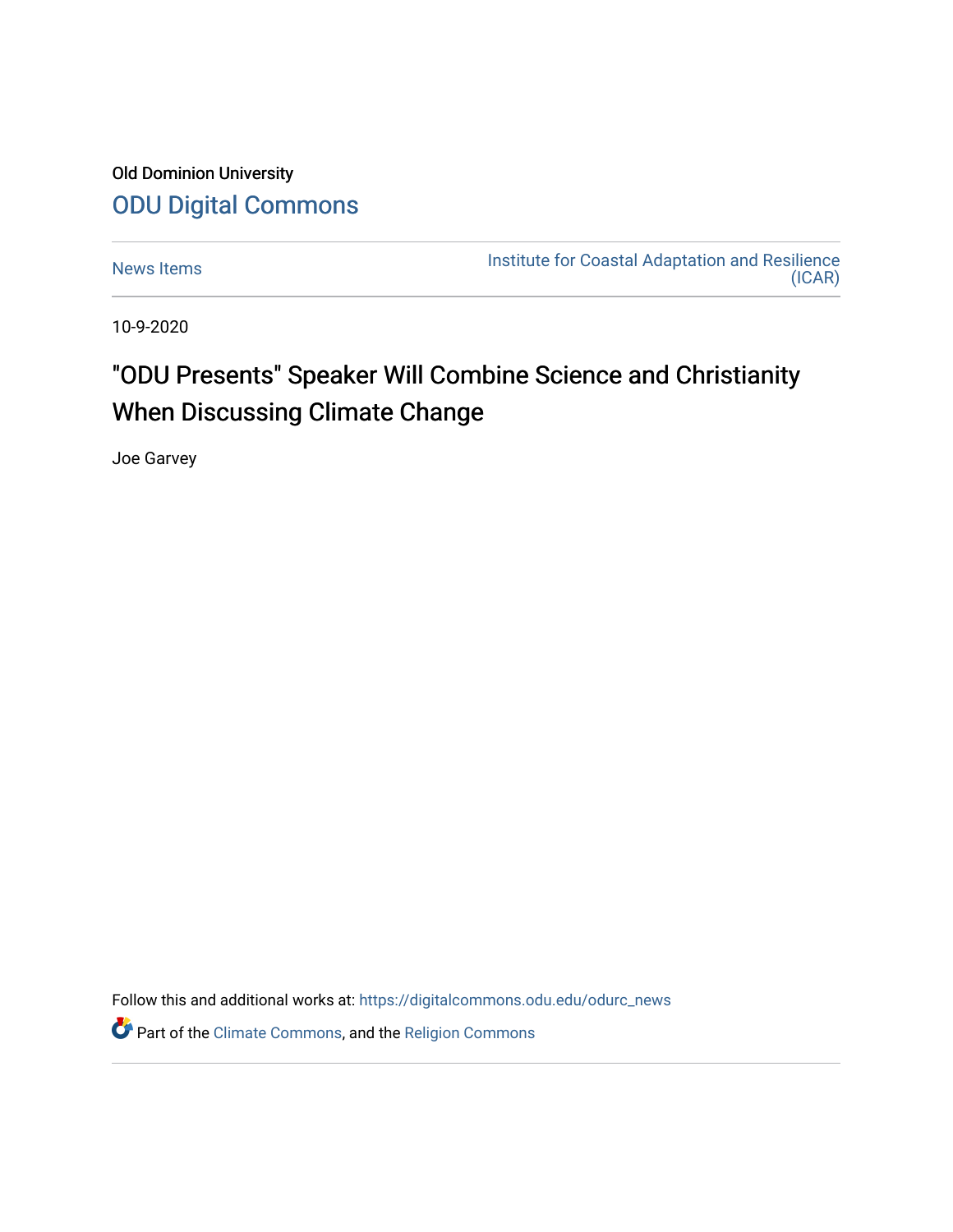

 $\mathbb{Z}$  > [News @ ODU](https://www.odu.edu/news) > [2020](https://www.odu.edu/news/2020) > [October](https://www.odu.edu/news/2020/10) > [Katharine Hayhoe](https://www.odu.edu/news/2020/10/katharine_hayhoe)

## **"ODU Presents" Speaker Will Combine Science and Christianity When Discussing Climate Change**

October 09, 2020

## [By Joe Garvey](mailto:jgarvey@odu.edu)

In a 2016 profile, The New York Times described Katharine Hayhoe "as one of the nation's most effective communicators on the threat of climate change" in part because "she does not flinch from using the language of faith and stewardship to discuss the fate of the planet."

Hayhoe, an evangelical Christian who is an atmospheric scientist and directs the Climate Center at Texas Tech University, will be the "ODU Presents" speaker at 7 p.m. Oct. 21. Her talk, "Forecasting Our Future: Climate Change and Extreme Weather," is a virtual event that is free and open to the public. RSVP by Oct. 19 at this [link;](http://odu.imodules.com/s/1672/OCE/index.aspx?sid=1672&gid=3&pgid=3110&cid=5517&ecid=5517) a Zoom link will be emailed the day before the event.

"It's a common perception that science and religion are mutually exclusive," she told Guernica, Magazine. "But there are many scientists who would consider themselves to be spiritual people. Not only that, but in the case of climate change - a scientific issue with strong moral implications and difficult decisions to be made it's essential to connect the science to our values. And for many of us, our values come from our faith."



Katharine Hayhoe

Hampton Roads residents are no strangers to the growing threat posed by severe weather events. Hayhoe pointed out in a Texas Monthly article that the number of billion-dollar weather disasters in the United States grew from one or two per year in the 1980s to eight to 12 by 2016.

Hayhoe, who has served as lead author on the Second, Third, and Fourth National Climate Assessments and hosts and produces the PBS Digital Series "Global Weirding," told The Guardian in 2019 that much of the debate over climate change clouds the issue. She noted that while polls

**[https://www.odu.edu/news/2020/10/katharine\\_hayhoe#.X8\\_BlZ5KiUk](https://www.odu.edu/news/2020/10/katharine_hayhoe#.X8_BlZ5KiUk)**